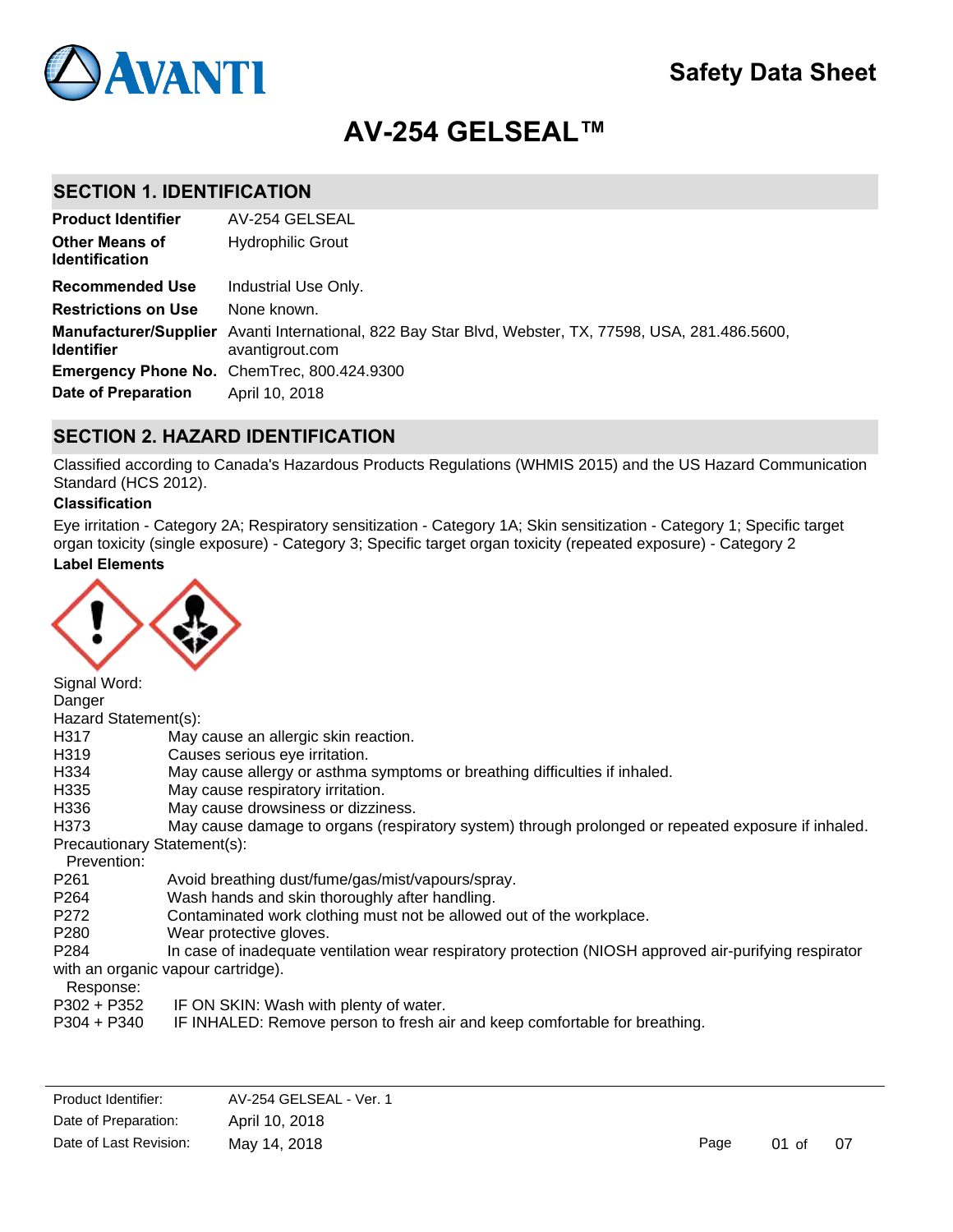P305 + P351 + P338 IF IN EYES: Rinse cautiously with water for several minutes. Remove contact lenses, if present and easy to do. Continue rinsing.

P312 Call a POISON CENTRE or doctor if you feel unwell.

P333 + P313 If skin irritation or rash occurs: Get medical advice or attention.

P342 + P311 If experiencing respiratory symptoms: Call a POISON CENTRE or doctor.

P363 Wash contaminated clothing before reuse.

Storage:

P403 + P233 Store in a well-ventilated place. Keep container tightly closed.

 Disposal: P501 Dispose of contents and container in accordance with local, regional, national and international regulations.

#### **Other Hazards**

None known.

## **SECTION 3. COMPOSITION/INFORMATION ON INGREDIENTS**

| <b>Chemical Name</b>                       | <b>CAS No.</b> | %   | <b>Other Identifiers Other Names</b> |  |
|--------------------------------------------|----------------|-----|--------------------------------------|--|
| 2-(2-ETHOXYETHOXY) ETHYL<br><b>ACETATE</b> | 112-15-2       | 25  | <b>IDE ACETATE</b>                   |  |
| Dibutyl maleate                            | 105-76-0       | 13  | <b>DBM</b>                           |  |
| Toluene-2,4-diisocyanate                   | 584-84-9       | 1.5 | TDI                                  |  |

## **SECTION 4. FIRST-AID MEASURES**

#### **First-aid Measures**

#### **Inhalation**

Remove source of exposure or move to fresh air.

#### **Skin Contact**

Rinse with lukewarm, gently flowing water for 5 minutes.

#### **Eye Contact**

Rinse the contaminated eye(s) with lukewarm, gently flowing water for 5 minutes, while holding the eyelid(s) open. Avoid direct contact. Wear chemical protective gloves if necessary.

#### **Ingestion**

Rinse mouth with water.

#### **First-aid Comments**

Get medical advice or attention if you feel unwell or are concerned.

#### **Most Important Symptoms and Effects, Acute and Delayed**

If inhaled: can irritate the nose and throat.

#### **Immediate Medical Attention and Special Treatment**

#### **Target Organs**

Lungs, respiratory system.

**Special Instructions**

Monitor lung function.

#### **Medical Conditions Aggravated by Exposure**

Asthma, respiratory conditions.

## **SECTION 5. FIRE-FIGHTING MEASURES**

### **Extinguishing Media**

| Product Identifier:    | AV-254 GELSEAL - Ver. 1 |
|------------------------|-------------------------|
| Date of Preparation:   | April 10, 2018          |
| Date of Last Revision: | May 14, 2018            |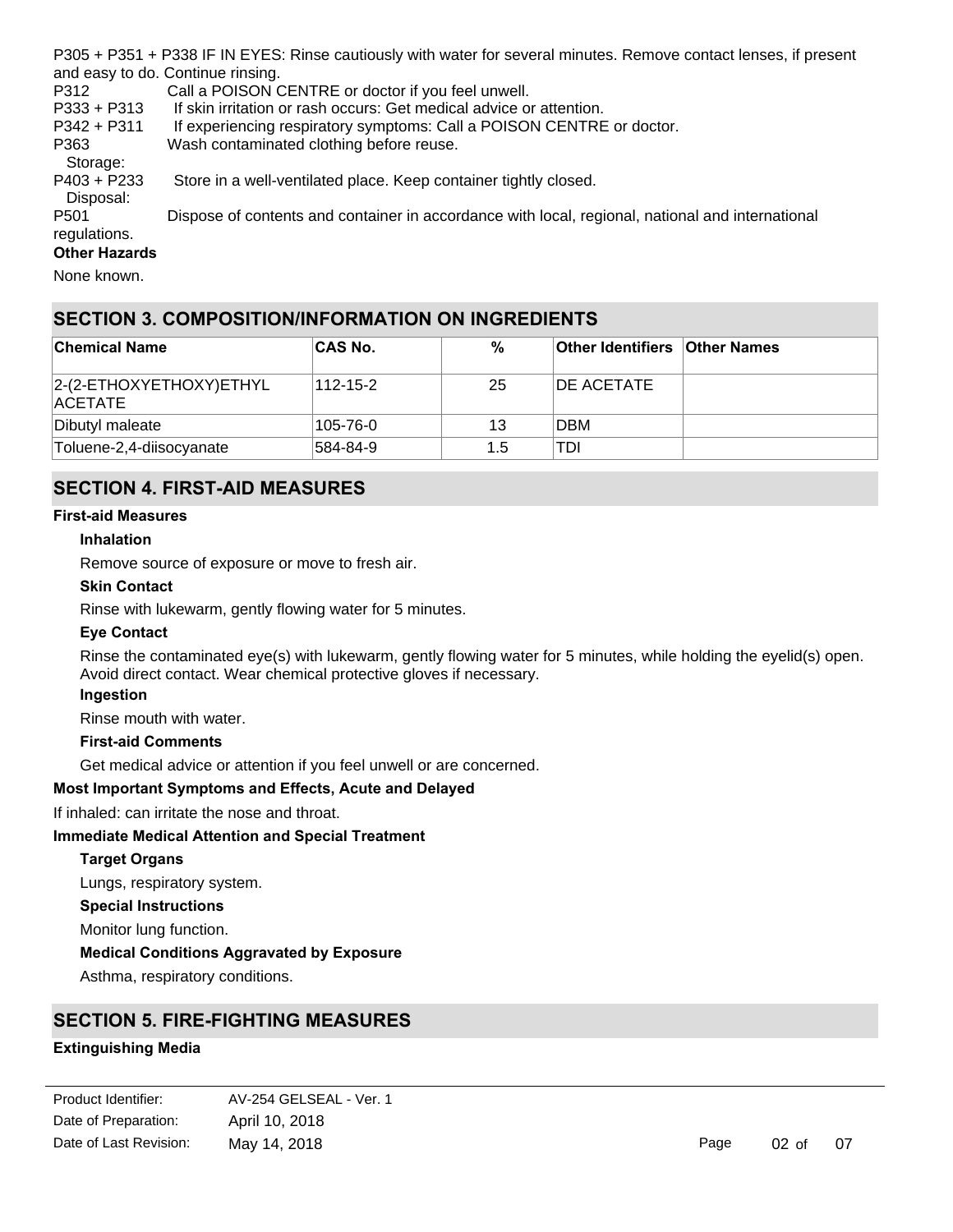### **Suitable Extinguishing Media**

Not combustible. Use extinguishing agent suitable for surrounding fire.

**Unsuitable Extinguishing Media**

None known.

#### **Specific Hazards Arising from the Product**

Closed containers may rupture violently when heated releasing contents.

Very toxic carbon monoxide, carbon dioxide; very toxic polycyclic aromatic hydrocarbons.

#### **Special Protective Equipment and Precautions for Fire-fighters**

Approach fire from upwind to avoid hazardous vapours or gases. Knock down vapours or gases with water fog or fine water spray.

Fire-fighters may enter the area if positive pressure SCBA and full Bunker Gear is worn.

## **SECTION 6. ACCIDENTAL RELEASE MEASURES**

#### **Personal Precautions, Protective Equipment, and Emergency Procedures**

Increase ventilation to area or move leaking container to a well-ventilated and secure area.

#### **Environmental Precautions**

If the spill is inside a building, prevent product from entering drains, ventilation systems and confined areas. Do not allow into any sewer, on the ground or into any waterway.

#### **Methods and Materials for Containment and Cleaning Up**

Stop or reduce leak if safe to do so. Contain and soak up spill with absorbent that does not react with spilled product. Knock down gas with fog or fine water spray. Remove or recover liquid using pumps or vacuum equipment. Store recovered product in suitable containers that are: covered.

#### **Other Information**

Report spills to local health, safety and environmental authorities, as required. Contact supplier, local fire and emergency services for help.

### **SECTION 7. HANDLING AND STORAGE**

#### **Precautions for Safe Handling**

Do not breathe in this product. Prevent skin contact. Do not get in eyes, on skin or on clothing. Do not swallow. Avoid generating vapours or mists. General hygiene considerations: do NOT eat, drink or store food in work areas. Wear personal protective equipment to avoid direct contact with this chemical. Wash hands thoroughly after handling this material. Thoroughly clean clothing, shoes and leather goods before reuse or dispose of safely.

#### **Conditions for Safe Storage**

Store in an area that is: well-ventilated, cool.

## **SECTION 8. EXPOSURE CONTROLS/PERSONAL PROTECTION**

#### **Control Parameters**

|                           | <b>ACGIH TLV®</b> |              | <b>OSHA PEL</b> |         | <b>AIHA WEEL</b> |            |
|---------------------------|-------------------|--------------|-----------------|---------|------------------|------------|
| ∣Chemical Name            | TWA               | <b>STEL</b>  | <b>TWA</b>      | Ceilina | 8-hr TWA         | <b>TWA</b> |
| 'Toluene-2,4-diisocyanate | $ 0.001 $ ppm     | $ 0.005$ ppm |                 |         |                  |            |

#### **Appropriate Engineering Controls**

Use local exhaust ventilation, if general ventilation is not adequate to control amount in the air. Provide safety shower in work area, if contact or splash hazard exists.

#### **Individual Protection Measures**

#### **Eye/Face Protection**

Wear chemical safety goggles.

#### **Skin Protection**

Wear chemical protective clothing e.g. gloves, aprons, boots.

| Product Identifier:    | AV-254 GELSEAL - Ver. 1 |      |          |
|------------------------|-------------------------|------|----------|
| Date of Preparation:   | April 10, 2018          |      |          |
| Date of Last Revision: | May 14, 2018            | Page | $03o$ of |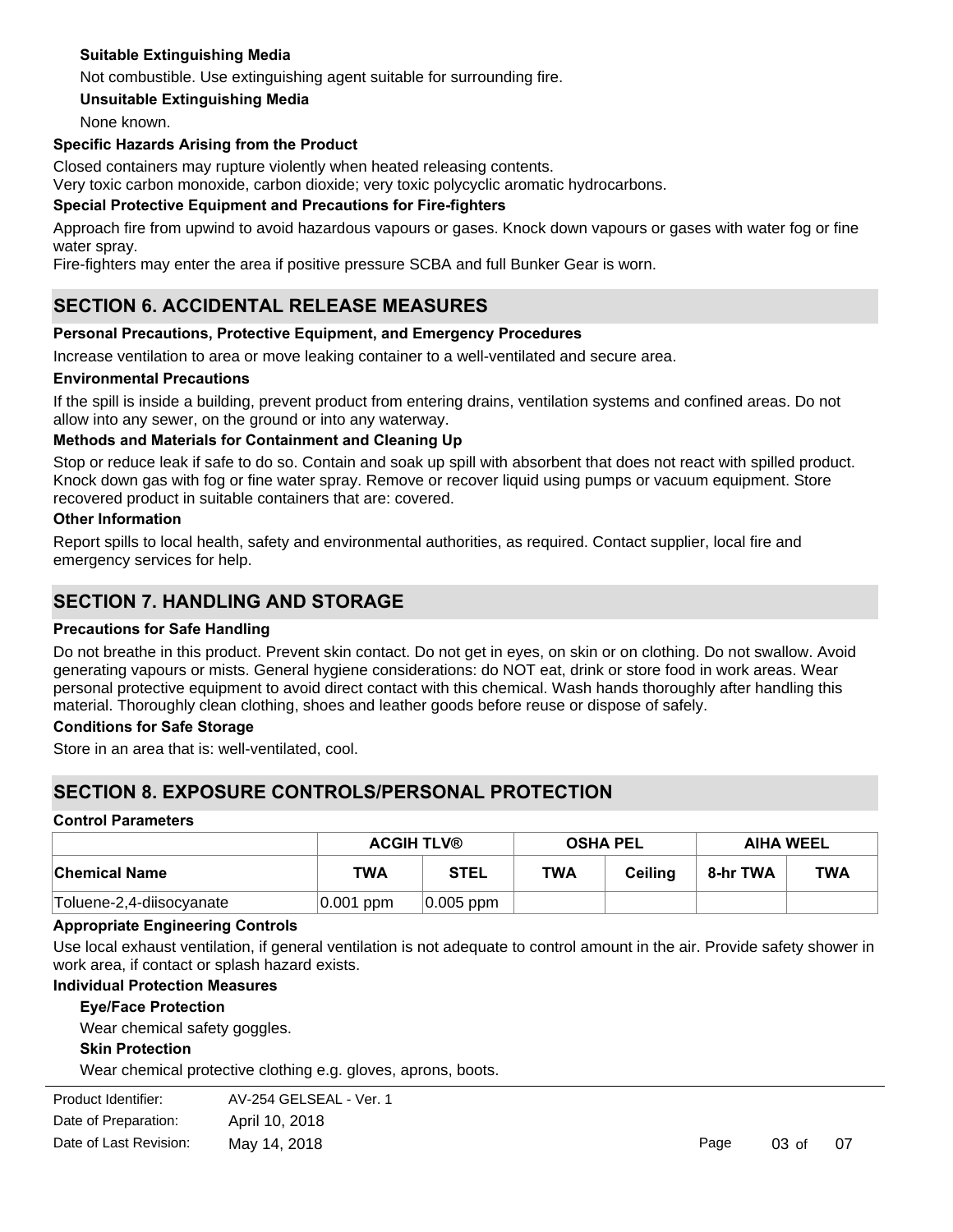Suitable materials are: Chemical Resistant Gloves: natural rubber, neoprene rubber, nitrile rubber. Chemical Resistant Suit: Chemical Resistant Suit: Barrier® (PE/PA/PE).

#### **Respiratory Protection**

Wear a NIOSH approved air-purifying respirator with an organic vapour cartridge. Either full-face piece or half-face piece with splash goggles.

## **SECTION 9. PHYSICAL AND CHEMICAL PROPERTIES**

| <b>Basic Physical and Chemical Properties</b>                |                                                                             |
|--------------------------------------------------------------|-----------------------------------------------------------------------------|
| Appearance                                                   | Clear liquid.                                                               |
| Odour                                                        | Not available                                                               |
| <b>Odour Threshold</b>                                       | Not available                                                               |
| рH                                                           | Not available                                                               |
| <b>Melting Point/Freezing Point</b>                          | Not available (melting); Not available (freezing)                           |
| <b>Initial Boiling Point/Range</b>                           | Not available                                                               |
| <b>Flash Point</b>                                           | Not available                                                               |
| <b>Evaporation Rate</b>                                      | Not available                                                               |
| Flammability (solid, gas)                                    | Not available                                                               |
| <b>Upper/Lower Flammability or</b><br><b>Explosive Limit</b> | Not available (upper); Not available (lower)                                |
| <b>Vapour Pressure</b>                                       | Not available                                                               |
| Vapour Density (air = 1)                                     | Not available                                                               |
| <b>Relative Density (water = 1)</b>                          | 1.083                                                                       |
| <b>Solubility</b>                                            | Not available in water; Not available (in other liquids)                    |
| <b>Partition Coefficient,</b><br>n-Octanol/Water (Log Kow)   | Not available                                                               |
| <b>Auto-ignition Temperature</b>                             | Not available                                                               |
| <b>Decomposition Temperature</b>                             | Not available                                                               |
| <b>Viscosity</b>                                             | Not available (kinematic); 175 - 450 centipoises at 77 °F (25 °C) (dynamic) |

## **SECTION 10. STABILITY AND REACTIVITY**

**Chemical Stability** Normally stable. **Conditions to Avoid** Water, moisture or humidity. **Incompatible Materials** Polymerizes on contact with: alcohols (e.g. ethanol), alkanolamines (e.g. triethanolamine), glycols (e.g. ethylene glycol), **Possibility of Hazardous Reactions** None known. **Reactivity** None known.

reducing agents (e.g. hydroquinone), water. Not corrosive to metals.

#### **Hazardous Decomposition Products**

Very toxic carbon monoxide, carbon dioxide.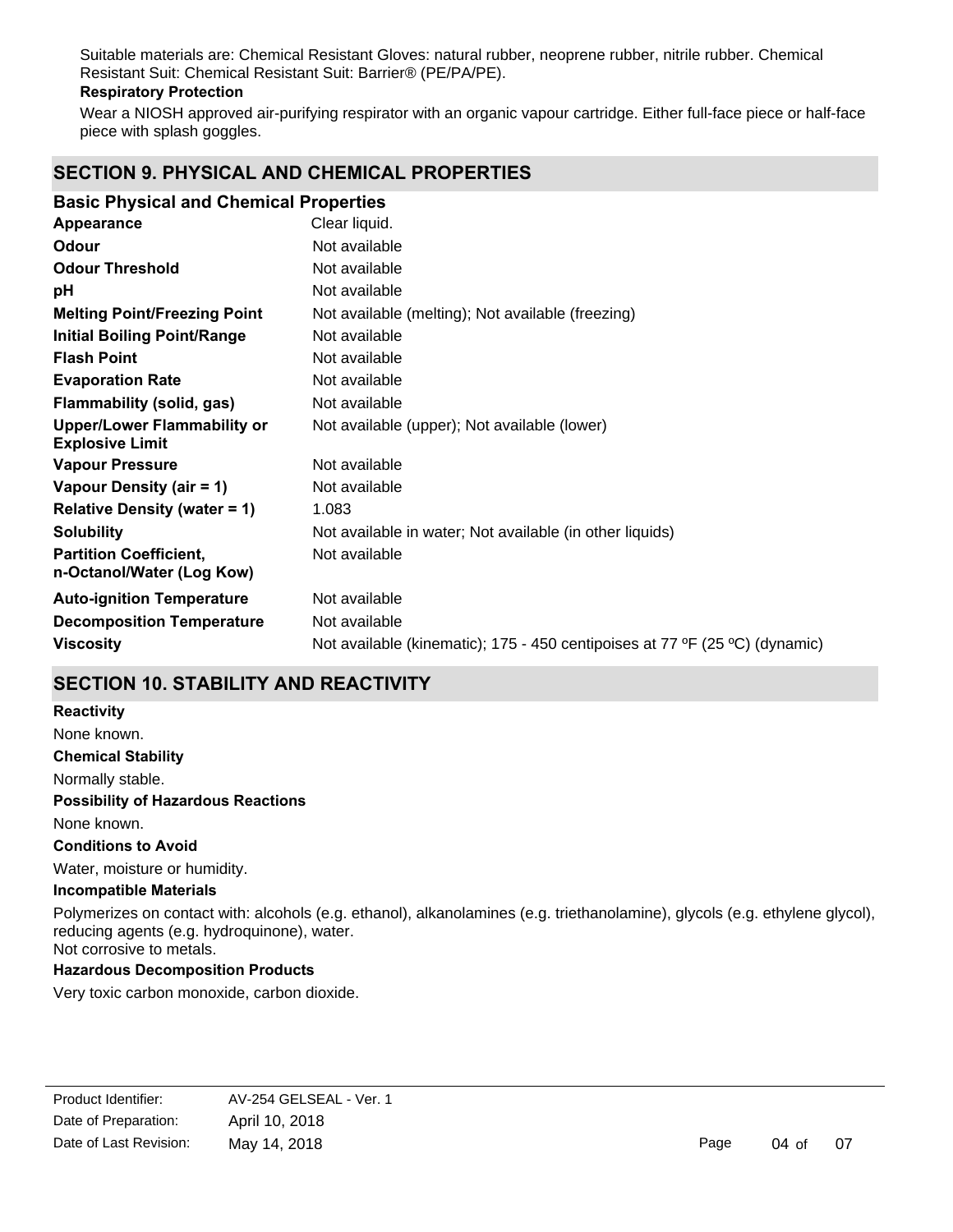## **SECTION 11. TOXICOLOGICAL INFORMATION**

#### **Likely Routes of Exposure**

Inhalation; skin contact; eye contact.

#### **Acute Toxicity**

| ∣Chemical Name                                | <b>LC50</b>                                  | LD50 (oral)        | LD50 (dermal)            |
|-----------------------------------------------|----------------------------------------------|--------------------|--------------------------|
| Toluene-2,4-diisocyanate                      | 0.1 mg/L (rat) (4-hour<br>exposure) (vapour) | 6170 mg/kg (rat)   | $> 16000$ mg/kg (rabbit) |
| $ 2-(2-ETHOXYETHOXY)$<br><b>ETHYL ACETATE</b> |                                              | 11000 mg/kg (rat)  | 15000 mg/kg (rabbit)     |
| Dibutyl maleate                               |                                              | 9300 mg/kg (mouse) | 10010 mg/kg (rabbit)     |

Inhalation ATEmix = 6.67 mg/L (4-hour exposure) (vapour)

#### Oral ATEmix = 25551.34 mg/kg

Dermal ATEmix = 33722.63 mg/kg

#### **Skin Corrosion/Irritation**

May cause very mild irritation based on information for closely related chemicals.

#### **Serious Eye Damage/Irritation**

No information was located.

#### **STOT (Specific Target Organ Toxicity) - Single Exposure**

#### **Inhalation**

May be harmful based on information for closely related materials. May cause nose and throat irritation.

#### **Skin Absorption**

No information was located.

#### **Ingestion**

No information was located.

#### **Aspiration Hazard**

No information was located.

## **STOT (Specific Target Organ Toxicity) - Repeated Exposure**

May cause irritation of the respiratory system. May cause respiratory tract injury.

#### **Respiratory and/or Skin Sensitization**

Respiratory sensitizer. Skin sensitizer.

#### **Carcinogenicity**

| <b>Chemical Name</b>                           | <b>IARC</b> | <b>ACGIH®</b>     | <b>NTP</b>                | <b>OSHA</b> |
|------------------------------------------------|-------------|-------------------|---------------------------|-------------|
| Toluene-2,4-diisocyanate                       | Group 2B    | lA3               | Reasonably<br>anticipated | Not Listed  |
| $ 2-(2-ETHOXYETHOXY) $<br><b>ETHYL ACETATE</b> | Not Listed  | Not Listed        | Not Listed                | Not Listed  |
| Dibutyl maleate                                | Not Listed  | <b>Not Listed</b> | Not Listed                | Not Listed  |

May cause cancer based on information for closely related chemicals.

#### **Reproductive Toxicity**

**Development of Offspring**

No information was located.

**Sexual Function and Fertility**

No information was located.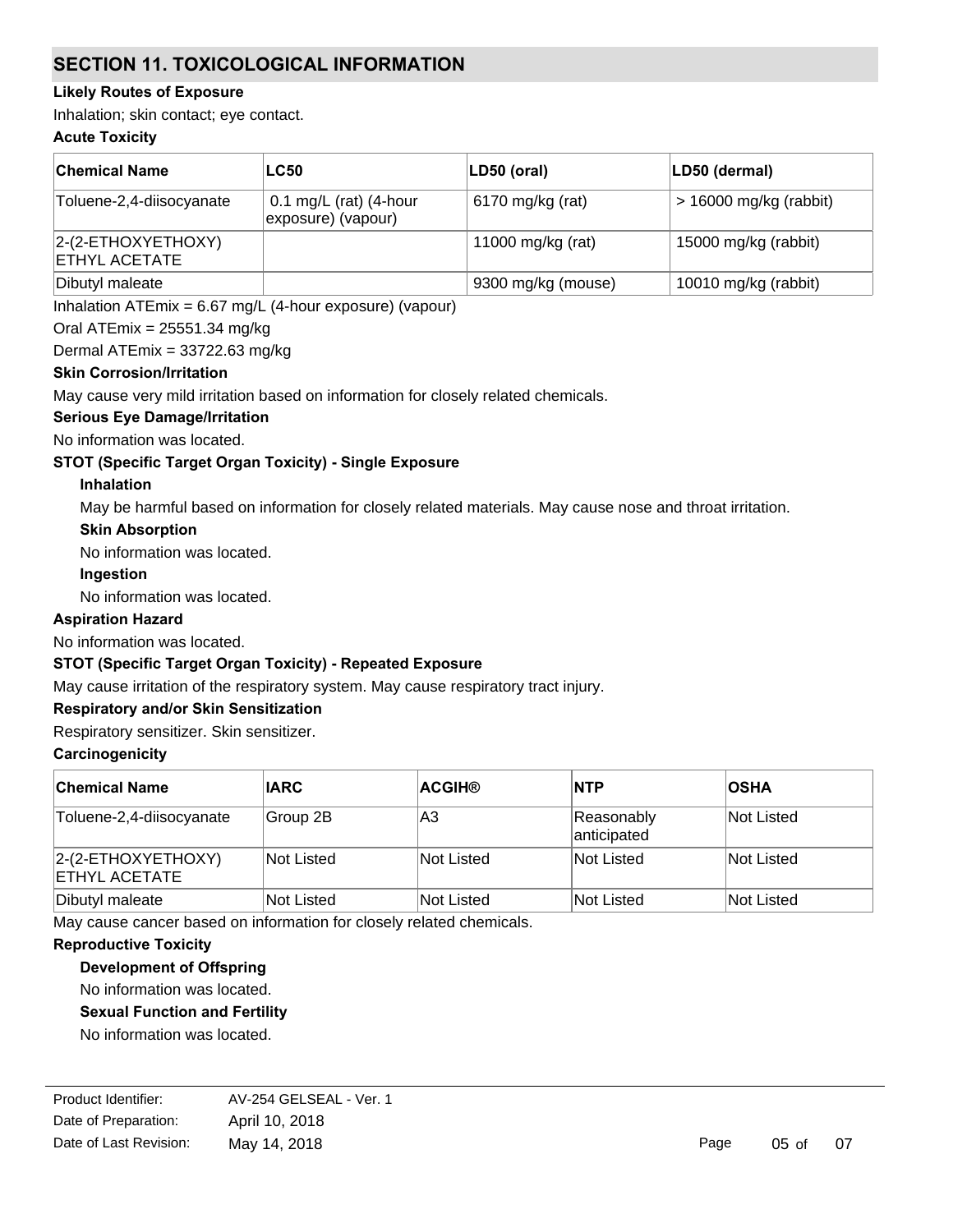#### **Effects on or via Lactation**

No information was located.

**Germ Cell Mutagenicity**

No information was located.

#### **Interactive Effects**

No information was located.

## **SECTION 12. ECOLOGICAL INFORMATION**

#### **Ecotoxicity**

No information was located.

#### **Acute Aquatic Toxicity**

| <b>Chemical Name</b>                | <b>LC50 Fish</b>                                                        | <b>EC50 Crustacea</b>                               | <b>ErC50 Aquatic</b><br><b>Plants</b>                          | ErC50 Algae |
|-------------------------------------|-------------------------------------------------------------------------|-----------------------------------------------------|----------------------------------------------------------------|-------------|
| 2-(2-ETHOXYETHOXY)<br>ETHYL ACETATE | $> 10000$ mg/L<br>(Pimephales<br>promelas (fathead<br>minnow); 96-hour) |                                                     |                                                                |             |
| Dibutyl maleate                     | $0.6$ mg/L<br>(Oncorhynchus<br>mykiss (rainbow<br>trout); 96-hour)      | 21 mg/L (Daphnia<br>magna (water flea);<br>48-hour) | $6.2$ mg/L<br>(Desmodesmus<br>subspicatus (algae);<br>72-hour) |             |

#### **Persistence and Degradability**

No information was located.

#### **Bioaccumulative Potential**

No information was located.

#### **Mobility in Soil**

No information was located.

#### **Other Adverse Effects**

There is no information available.

## **SECTION 13. DISPOSAL CONSIDERATIONS**

#### **Disposal Methods**

Dispose of contents and container in accordance with local, regional, national and international regulations.

## **SECTION 14. TRANSPORT INFORMATION**

Not regulated under Canadian TDG regulations. Not regulated under US DOT Regulations.

**Environmental Hazards** Not applicable

**Special Precautions** Not applicable

#### **Transport in Bulk According to Annex II of MARPOL 73/78 and the IBC Code**

Not applicable

## **SECTION 15. REGULATORY INFORMATION**

#### **Safety, Health and Environmental Regulations**

#### **Canada**

#### **Domestic Substances List (DSL) / Non-Domestic Substances List (NDSL)**

All ingredients are listed on the DSL/NDSL.

| Product Identifier:    | AV-254 GELSEAL - Ver. 1 |
|------------------------|-------------------------|
| Date of Preparation:   | April 10, 2018          |
| Date of Last Revision: | May 14, 2018            |